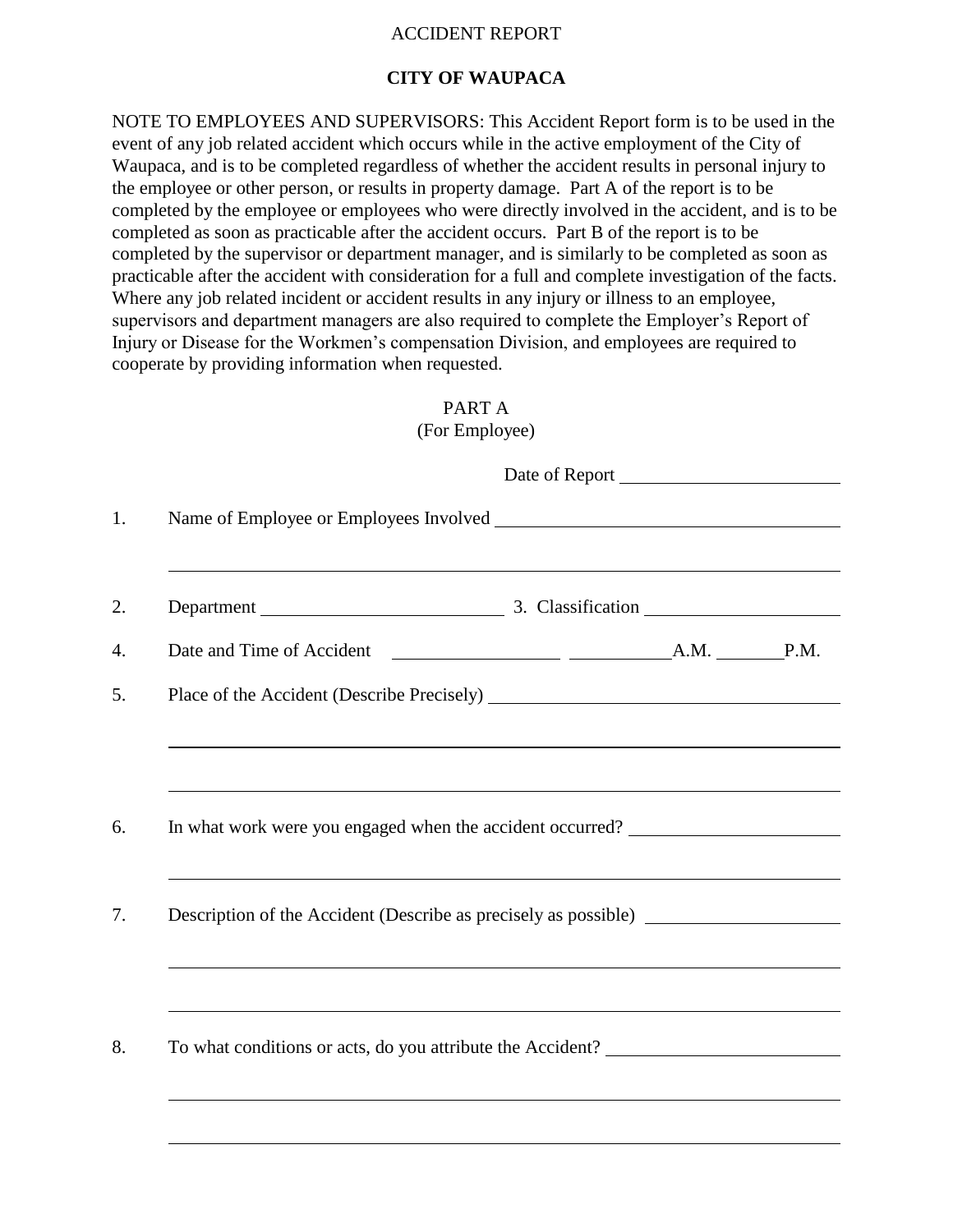9. Was any person injured as a result of the Accident ( ) Yes ( ) No If yes, please complete the following:

| $\left( a\right)$ | Name of Persons Injured           |  |
|-------------------|-----------------------------------|--|
|                   | State exactly the                 |  |
|                   | Part of the body injured          |  |
|                   | Name of the object or substance   |  |
|                   | which directly injured the person |  |

(b) Was person injured ( ) Employee ( ) Other Persons

If non-employees, please give address if known

(c) Was any person attended by a Physician or hospitalized as a result of the accident ( ) Yes ( ) No If yes, please give the name of the person and the Physician and/or Hospital

10. Did the accident result in property damage? ( ) Yes ( ) No If yes, please complete the following:

(a) Was the damage to ( ) City Property ( ) Other Property If other property, please give owner and address if known

(b) Type of property damaged

(c) Description of the damage

(d) Estimated dollar value of damage \$

\_\_\_\_\_\_\_\_\_\_\_\_\_\_\_\_\_\_\_\_\_\_\_\_\_\_\_\_\_\_\_\_\_\_\_\_\_\_\_\_\_\_\_\_\_\_\_\_\_\_\_\_\_\_\_\_\_\_\_\_\_\_\_\_\_\_\_\_\_\_\_\_

\_\_\_\_\_\_\_\_\_\_\_\_\_\_\_\_\_\_\_\_\_\_\_\_\_\_\_\_\_\_\_\_\_\_\_\_\_\_\_\_\_\_\_\_\_\_\_\_\_\_\_\_\_\_\_\_\_\_\_\_\_\_\_\_\_\_\_\_\_\_\_\_

11. What action could have been taken to prevent the accident or to prevent similar accidents?

12. Use this space for any additional comments

Signature of Employee

<u> 1989 - Johann Stoff, amerikansk politiker (\* 1908)</u>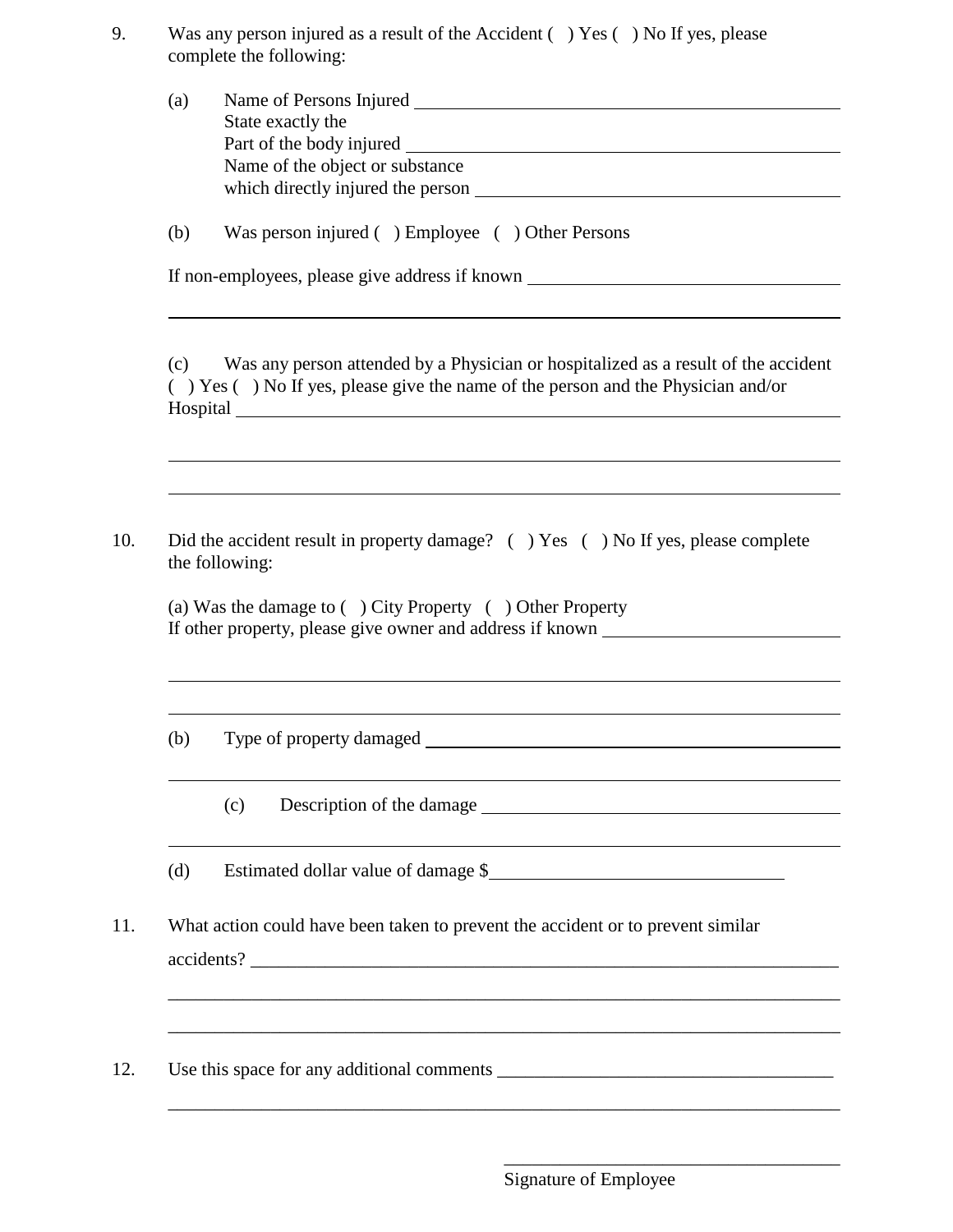## PART B (For Supervisors)

| contents of the employee's report in Part A.?<br><b>FACT</b><br>Yes<br>No results<br>Name of Employee or Employees<br>$($ )<br>(<br>$\begin{array}{cccc} \hline \end{array} \qquad \qquad ( \quad )$<br>Date and Time of Accident<br>$\left($<br>$\begin{array}{c} \hline \end{array}$<br>$($ )<br>Place of Accident<br>$($ )<br>$\overline{\phantom{a}}$<br>The nature of work involved<br>$($ $)$<br>$($ )<br>Description of the accident<br>The Conditions or Acts<br>$\begin{array}{cccc} \hline \end{array}$<br>$\left($<br>$\overline{\phantom{a}}$<br>Persons Injured<br>$($ )<br>$\overline{\phantom{a}}$<br>(<br>Attendance by Physician or Hospitalization<br>$( )$<br><b>Property Damage</b><br>$\lambda$<br>$\left($<br>$\big)$<br>Estimated dollar value of damage<br>To the extent the results of the investigation does not conform to the employee's report,<br>To what act or conditions do you attribute the accident? _______________________ |                                                                                       |  |  |  |  |
|------------------------------------------------------------------------------------------------------------------------------------------------------------------------------------------------------------------------------------------------------------------------------------------------------------------------------------------------------------------------------------------------------------------------------------------------------------------------------------------------------------------------------------------------------------------------------------------------------------------------------------------------------------------------------------------------------------------------------------------------------------------------------------------------------------------------------------------------------------------------------------------------------------------------------------------------------------------|---------------------------------------------------------------------------------------|--|--|--|--|
|                                                                                                                                                                                                                                                                                                                                                                                                                                                                                                                                                                                                                                                                                                                                                                                                                                                                                                                                                                  |                                                                                       |  |  |  |  |
|                                                                                                                                                                                                                                                                                                                                                                                                                                                                                                                                                                                                                                                                                                                                                                                                                                                                                                                                                                  | Does the investigation of the accident reveal that the following facts conform to the |  |  |  |  |
|                                                                                                                                                                                                                                                                                                                                                                                                                                                                                                                                                                                                                                                                                                                                                                                                                                                                                                                                                                  |                                                                                       |  |  |  |  |
|                                                                                                                                                                                                                                                                                                                                                                                                                                                                                                                                                                                                                                                                                                                                                                                                                                                                                                                                                                  |                                                                                       |  |  |  |  |
|                                                                                                                                                                                                                                                                                                                                                                                                                                                                                                                                                                                                                                                                                                                                                                                                                                                                                                                                                                  |                                                                                       |  |  |  |  |
|                                                                                                                                                                                                                                                                                                                                                                                                                                                                                                                                                                                                                                                                                                                                                                                                                                                                                                                                                                  |                                                                                       |  |  |  |  |
|                                                                                                                                                                                                                                                                                                                                                                                                                                                                                                                                                                                                                                                                                                                                                                                                                                                                                                                                                                  |                                                                                       |  |  |  |  |
|                                                                                                                                                                                                                                                                                                                                                                                                                                                                                                                                                                                                                                                                                                                                                                                                                                                                                                                                                                  |                                                                                       |  |  |  |  |
|                                                                                                                                                                                                                                                                                                                                                                                                                                                                                                                                                                                                                                                                                                                                                                                                                                                                                                                                                                  |                                                                                       |  |  |  |  |
|                                                                                                                                                                                                                                                                                                                                                                                                                                                                                                                                                                                                                                                                                                                                                                                                                                                                                                                                                                  |                                                                                       |  |  |  |  |
|                                                                                                                                                                                                                                                                                                                                                                                                                                                                                                                                                                                                                                                                                                                                                                                                                                                                                                                                                                  |                                                                                       |  |  |  |  |
|                                                                                                                                                                                                                                                                                                                                                                                                                                                                                                                                                                                                                                                                                                                                                                                                                                                                                                                                                                  |                                                                                       |  |  |  |  |
|                                                                                                                                                                                                                                                                                                                                                                                                                                                                                                                                                                                                                                                                                                                                                                                                                                                                                                                                                                  |                                                                                       |  |  |  |  |
|                                                                                                                                                                                                                                                                                                                                                                                                                                                                                                                                                                                                                                                                                                                                                                                                                                                                                                                                                                  |                                                                                       |  |  |  |  |
|                                                                                                                                                                                                                                                                                                                                                                                                                                                                                                                                                                                                                                                                                                                                                                                                                                                                                                                                                                  |                                                                                       |  |  |  |  |
|                                                                                                                                                                                                                                                                                                                                                                                                                                                                                                                                                                                                                                                                                                                                                                                                                                                                                                                                                                  |                                                                                       |  |  |  |  |
|                                                                                                                                                                                                                                                                                                                                                                                                                                                                                                                                                                                                                                                                                                                                                                                                                                                                                                                                                                  |                                                                                       |  |  |  |  |
|                                                                                                                                                                                                                                                                                                                                                                                                                                                                                                                                                                                                                                                                                                                                                                                                                                                                                                                                                                  |                                                                                       |  |  |  |  |
|                                                                                                                                                                                                                                                                                                                                                                                                                                                                                                                                                                                                                                                                                                                                                                                                                                                                                                                                                                  |                                                                                       |  |  |  |  |
| What action could have been taken to prevent the accident or to prevent similar                                                                                                                                                                                                                                                                                                                                                                                                                                                                                                                                                                                                                                                                                                                                                                                                                                                                                  |                                                                                       |  |  |  |  |